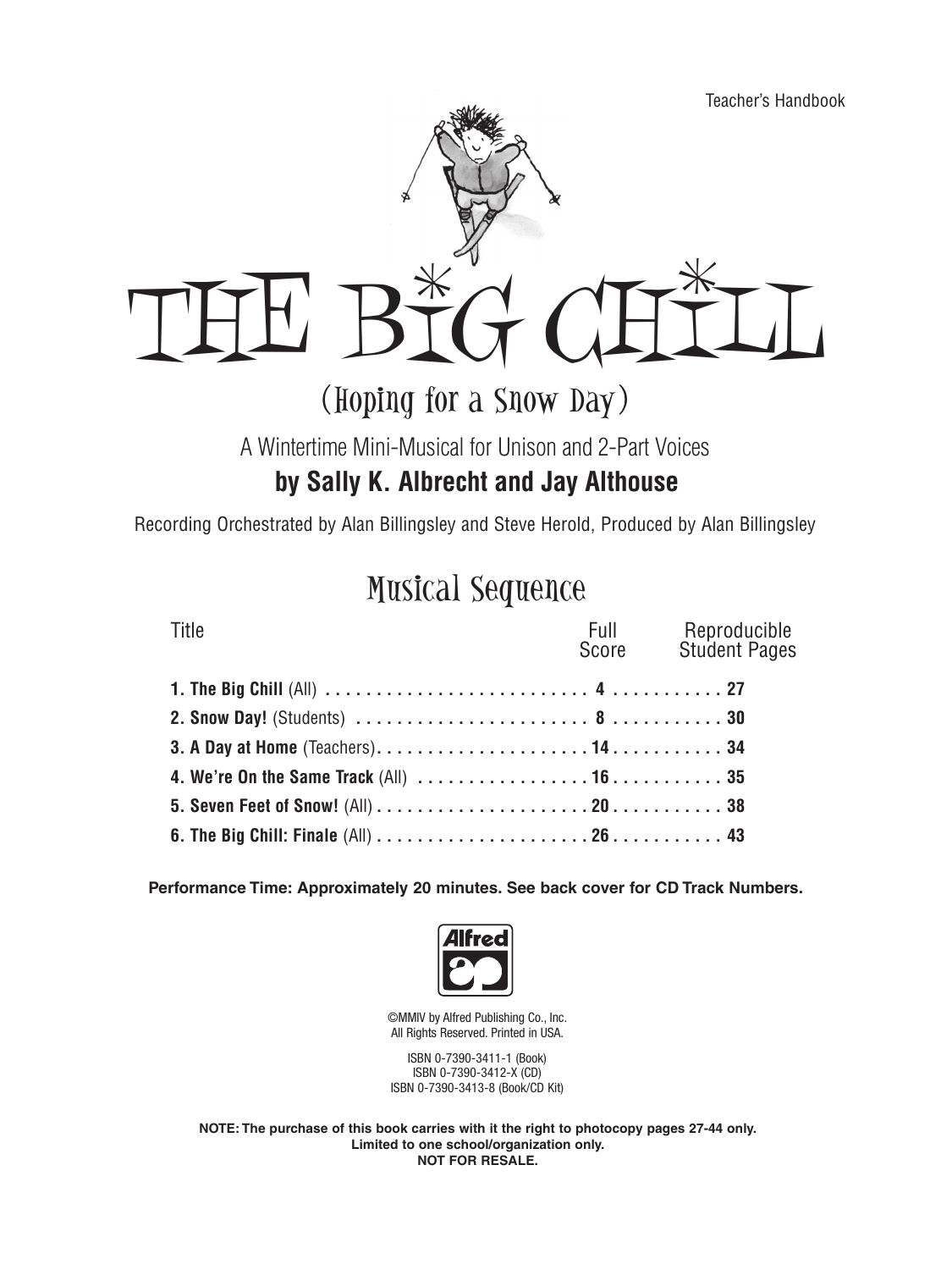### **THE BIG CHILL**

*(As the show begins, Students are on stage at their desks in a "classroom" setting, looking out the windows, talking to each* other. Teachers are singing while moving around the auditorium in the aisles and on the sides of the stage area.)

> **SALLY K. ALBRECHT** *and* **JAY ALTHOUSE** *Words and Music by*